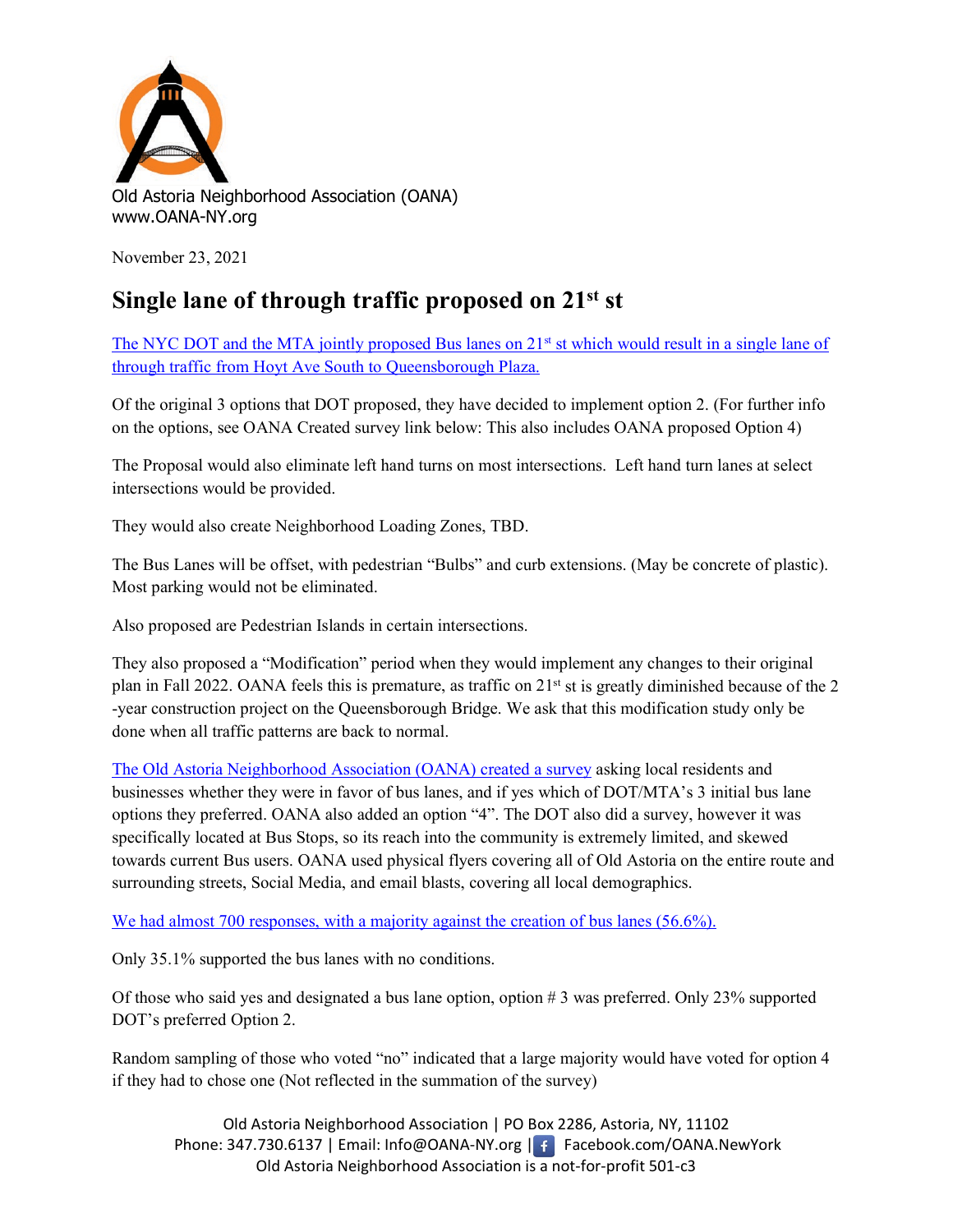

Old Astoria Neighborhood Association (OANA) www.OANA-NY.org

Over 90% of respondents advised they lived or worked in the neighborhood.

Therefore, OANA is against DOT/MTA's proposal.

Unless the following issues are addressed:

Bus lanes properly configured so they integrated with everyone's lifestyles, and not discriminate against any group of people. 21<sup>st</sup> street has seen a major increase in residential buildings, with some of the highest zoning in our Community. A series of hi rise buildings are going up, especially from Hoyt Ave to  $31<sup>st</sup>$  avenue. Giving these new residents better public transit options should be a goal.

To this end, we proposed "Option "4" in our survey. Basically, have curbside bus lanes operational only during rush hours. This would help mitigate the parking removal that may be required. This is the same configuration used for many years in Manhattan Avenues. We would reconsider our opposition should this be instituted

Remember, these bus lanes cannot be at the expense our economic health. And many residents depend on automobiles or trucks for local household use.

Along with instituting Option "4", the following issues must be addressed:

1. Parking should be metered during daytime hours, especially near commercial and retail, to help incentivize removal of cars when required. This also helps business with turnover for deliveries and customer parking. (There is much commercial and retail space being created, and we need to promote a healthy business environment).

2. Bus Only traffic signals should be used, set to give the buses a jump ahead of regular traffic to help them avoid congestion.

3. For our Small Business, Tradesmen, taxi, etc. TIME IS MONEY. You will put them at a tremendous disadvantage with single lane. They often have to carry their tools with them and go to the different job sites. You would be expanding the cost of doing business, costing us jobs and economic activity.

4. Also, we have a vibrant service sector for the Taxi industry, an essential employer of immigrants and economically insecure residents. If these bus lanes in any way negatively affect this industry, steps must be taken to compensate anyone negatively affected.

5. Left hand Turns: In those intersections where a left-hand turn is prohibited, you would be forcing a right, then 2 lefts in order to "Make the Left" (Sort of a "Jersey" turn). We think it is imperative that an impact study be done on each of these intersections to determine if the directions of these generally one-

Old Astoria Neighborhood Association | PO Box 2286, Astoria, NY, 11102 Phone: 347.730.6137 | Email: Info@OANA-NY.org | Facebook.com/OANA.NewYork Old Astoria Neighborhood Association is a not-for-profit 501-c3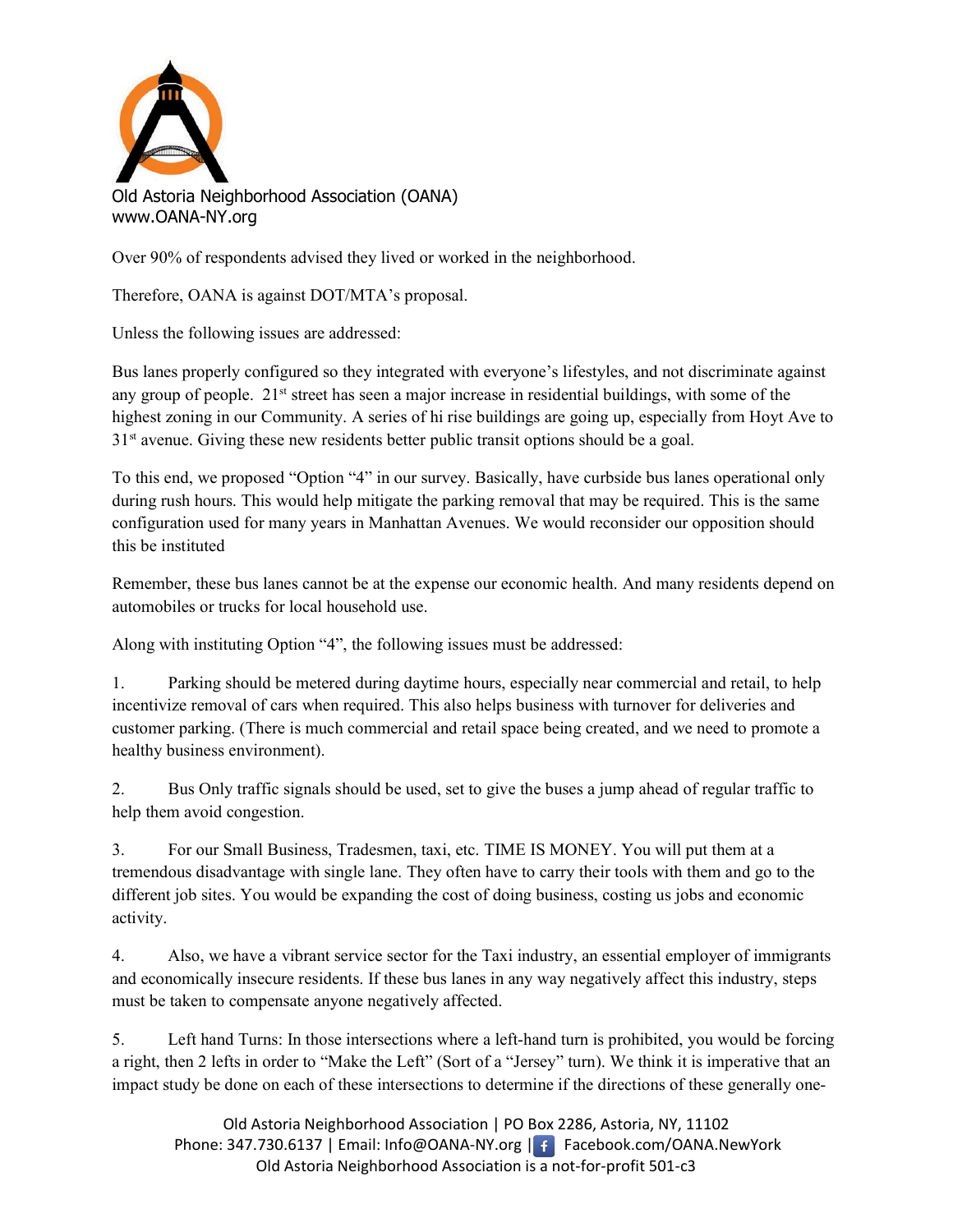

Old Astoria Neighborhood Association (OANA) www.OANA-NY.org

way streets need be changes, and if traffic controls are adequate. Also, signage must be provided to guide drivers how to make this turn to access a specific avenue.

6. Important also is making sure that Trucks are not obstructed. Especially on the "Jersey" turns. We need to keep 21<sup>st</sup> street as a corridor for business and distribution for the health of not only our community, but all of New York City. I think the recent lessons we are learning as a nation on the importance of the supply chain are all we need to know!

7. Climate: Will the cure be worse than the disease? Will the inevitable traffic tie ups cause more air pollution throughout the neighborhoods, including where traffic is forced down side streets?

8. Also, we would hope that the bus lanes start southbound at Astoria Blvd, not Hoyt Ave South. Because of the tremendous volume of traffic coming from the RFK bridge and BQE, thinking you can funnel this traffic into one lane safely without tremendous backups at Hoyt ave South would is a fantasy. Also, this would force many cars down Astoria Park South, creating a hazard for the many pedestrians, bicyclist, scooter, and skateboarders using Astoria Park, also forcing traffic into the small residential streets of Old Astoria, all the way to Vernon Blvd.

9. Putting left turn lanes both north and southbound on 21<sup>st</sup> street at Astoria Blvd also makes sense, given the amount of traffic and that these are access points to both Hallets Peninsula, and the BQE, Grand Central Parkway. Astoria Blvd is a growing commercial district, and we should do all we can to make access seamless.

10. Plan to build out the sidewalk on the west side of  $21^{st}$  street between Astoria Blvd and  $27^{th}$ avenue. While it makes sense to provide a pedestrian island there to facilitate crossing, there will be a major issue with parking for the mosque, especially for Friday prayers. While we know that the parking currently is not legal, the city has a history of accepting such arrangements for religious institutions. This might set a contentious precedent.

11. We also would like to see pedestrian crosswalks with signals in between long blocks, not only increasing safety and limiting jaywalking, it will also helop control vehicle speed.

12. The MTA is proposing to eliminate many bus stops to create efficiency. However, many of our neighbors who utilize the buses are extremely upset. They don't want to trade efficiency in their personal lives (Losing stops easily accessed for more remote ones) just to create less work for the MTA. And they say speed would not be greatly affected, as buses only stop when there are riders waiting to get on or off.

Much was made by a meeting participant (Not with the govt) that, according to the US Census, only 20% of individual residents used cars to go to work. However, we feel this is misleading. It is not clear what geographic area he was referring to, as the Census does not drill down specifically to Western Queens.

Old Astoria Neighborhood Association | PO Box 2286, Astoria, NY, 11102 Phone: 347.730.6137 | Email: Info@OANA-NY.org | Facebook.com/OANA.NewYork Old Astoria Neighborhood Association is a not-for-profit 501-c3